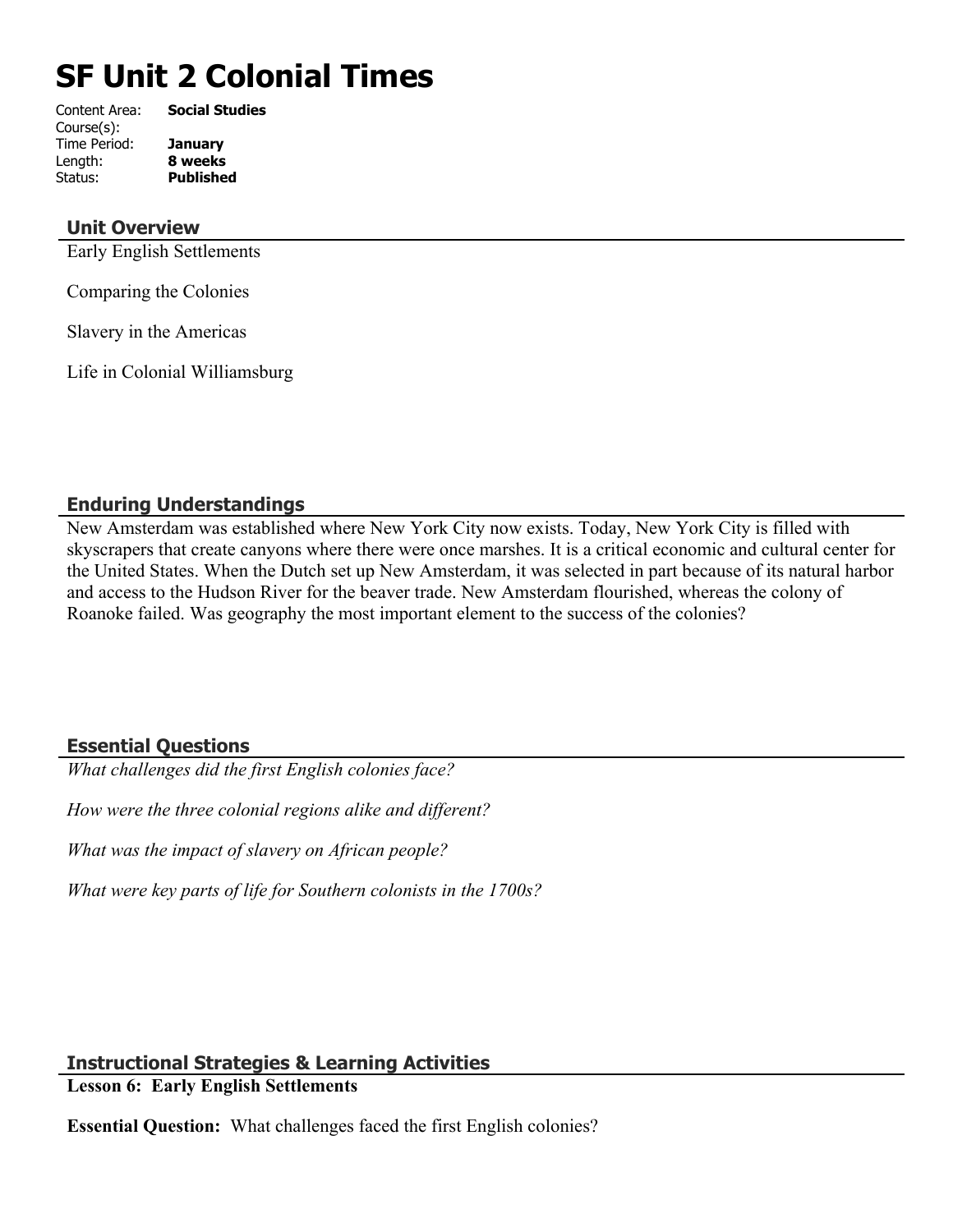**Vocabulary:** colonist, democratic, Mayflower Compact, monarchy, representative government, settlement

**Preview:** Identify the locations of Roanoke, Jamestown, and Plymouth on a map. Analyze how early English settlements were portrayed through artistic expression.

## **Activities:**

View three pieces of European art depicting early life in Roanoke, Jamestown, and Plymouth. Compete against your peers to have your assigned piece of artwork be the star of the show in a museum exhibition.

## **Activity Overview**

- 1. Get into your assigned group and read the section that matches the artwork you are assigned.
- 2. Complete the Activity Notes for your assigned section.
- 3. Meet with the members of your group to generate evidence to support why your assigned artwork should be the star of the museum show.
- 4. Be ready to present at least one of your group's reasons when called upon.
- 5. Complete your Activity Notes. follow through the slides
- 6. Lesson game
- 7. Show video of Roanoke youtube: The Lost Colony of Roanoke Island with Scott Dawson
- 8. Show Jamestown video in the video library
- 9. Show the Plymouth video in youtube The Pilgrims and Mayflower Compact

## **Show What You Know**

Use your newfound skills as an art historian to independently analyze a piece of early colonial art.

### **Lesson 7: Comparing the Colonies**

**Essential Question:** How were the three colonial regions alike and different.

**Vocabulary:** assembly, economy, grant, indentured servant, industry, plantation

**Preview:** Create a map showing the three colonial regions.

### **Activities:**

Compare and contrast six early English colonies using a graphic organizer.

# **Activity Overview**

- 1. Sit with your partner and read Section 1.
- 2. Complete the reading for your assigned colony and fill out the corresponding row in the graphic organizer.
- 3. Go around the classroom collecting information about the other colonies to complete the graphic organizer in your Activity Notes.
- 4. Read about diverse historical perspectives from the 1600s. Then rank colonial belief statements and engage in respectful discussions.

# **Activity Overview**

- 1. With your group, take turns reading a mini book about your colonist's perspective.
- 2. Answer the discussion questions.
	- Who is your mini book about?
	- How would you describe your colonist?
	- In general, what might your colonist think about early English colonization?
- 3. Complete your Activity Notes.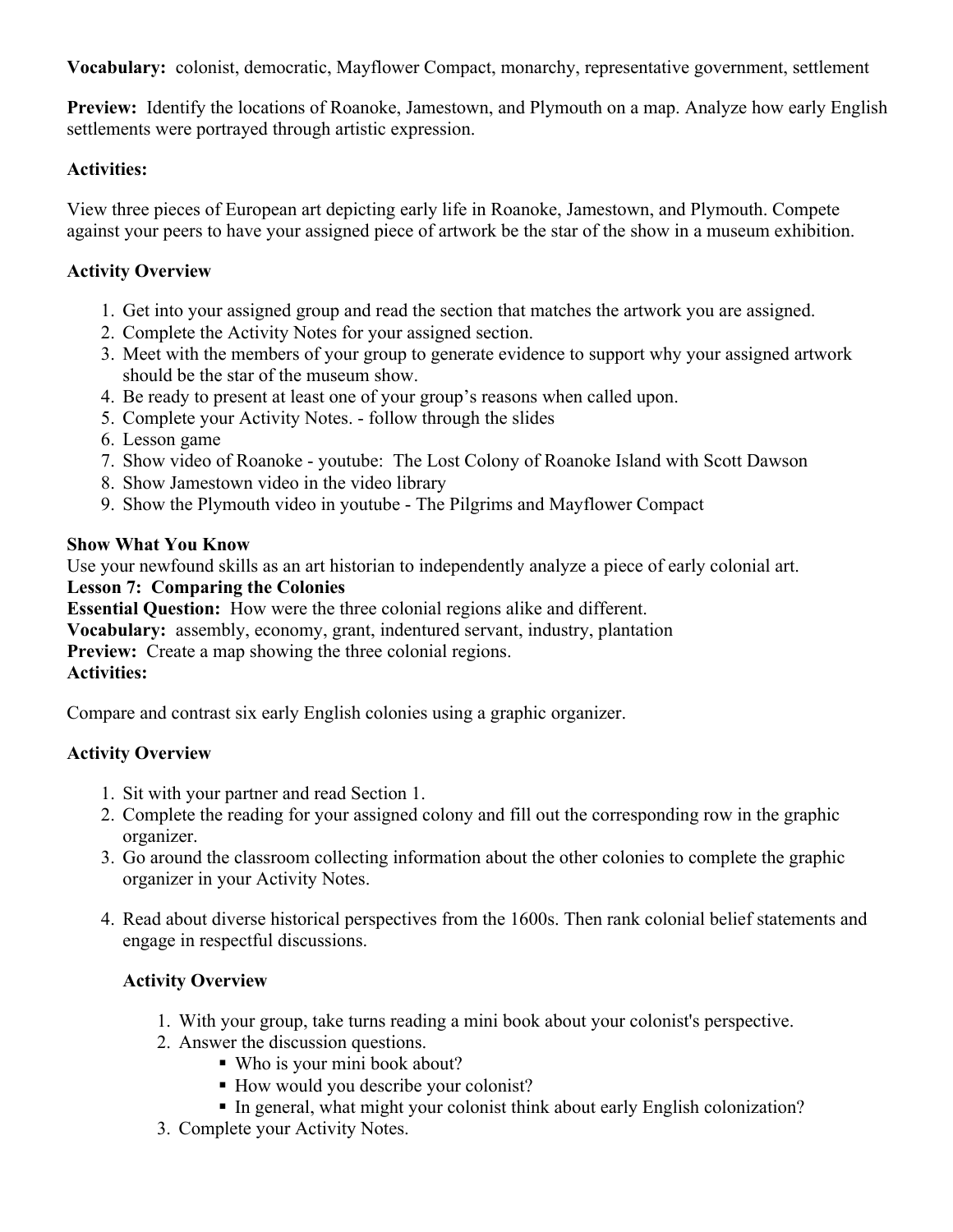### 4. Lesson Game

## **Show What You Know**

Write an evidence-based paragraph comparing the New England, Middle, and Southern colonies.

## **Lesson 8: Slavery in the Americas**

**Essential Question:** What was the impact of slavery on Africans?

**Vocabulary:** auction, enslaver, Middle Passage, overseer, triangular trade

**Preview:** Analyze and compare two paintings showing enslaved people being sold at an auction.

## **Activities:**

Dive deeper into the history of slavery in the Americas by analyzing primary sources, images, and literature from different parts of the journey enslaved Africans experienced.

## **Activity Overview**

- 1. Read Sections 1–7.
- 2. With a partner, walk around the room to visit each station. For each station, do the following:
	- o Note which part of the journey you are in.
	- o Discuss what you have learned or something that surprised you.
	- o Complete your Activity Notes.
- 3. Visit as many stations as you can!
- 4. Lesson Game
- 5. Show slavery videos from Colonial Williamsburg library

## **Show What You Know**

Explain why the triangular trade lasted for centuries.

# **Lesson 9: Life in Colonial Williamsburg**

**Essential Question:** What were the key parts of life for Southern colonists in the 1700s?

**Vocabulary:** bill, capitol, craftsman, politics, royal colony, trade

**Preview:** Explore an interactive map of colonial Williamsburg, list four places you would like to visit and explain why you would like to visit.

# **Activities:**

- 1. read through each section
- 2. create a poster with assigned section
- 3. display information learned including pictures and a presentation
- 4. lesson game
- 5. colonial games: Washington's civility sheet, Goosey Game, Minding Your Manners

# **Show What You Know**

Write a letter describing life in Williamsburg and compare it with life in your community.

# **Integration of Career Readiness, Life Literacies and Key Skills**

Students meet these standards by collaborating in groups and presenting to an audience.

| CRP.K-12.CRP2.1 | Career-ready individuals readily access and use the knowledge and skills acquired through<br>experience and education to be more productive. They make connections between<br>abstract concepts with real-world applications, and they make correct insights about when<br>it is appropriate to apply the use of an academic skill in a workplace situation. |
|-----------------|--------------------------------------------------------------------------------------------------------------------------------------------------------------------------------------------------------------------------------------------------------------------------------------------------------------------------------------------------------------|
| CRP.K-12.CRP1.1 | Career-ready individuals understand the obligations and responsibilities of being a                                                                                                                                                                                                                                                                          |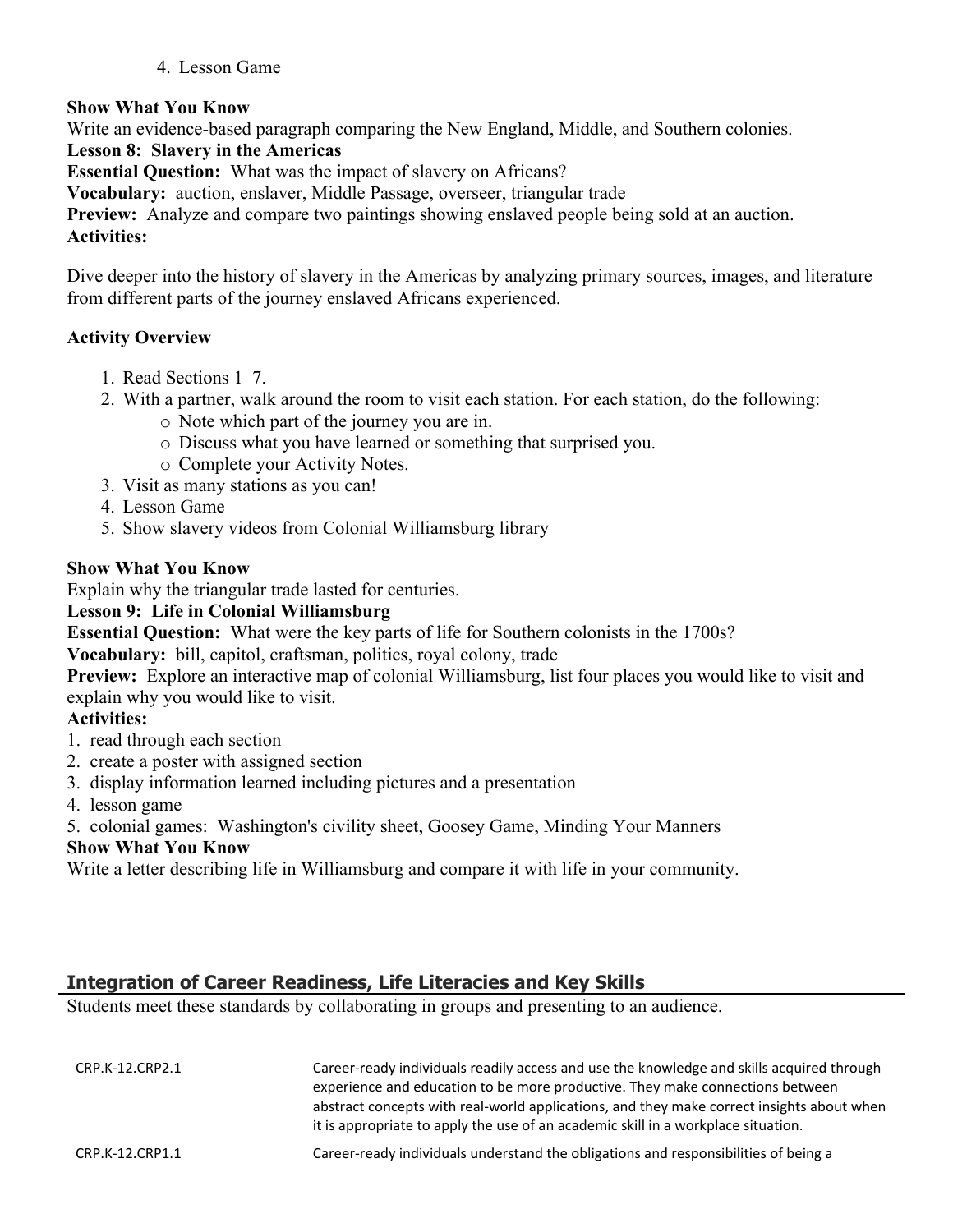|                  | member of a community, and they demonstrate this understanding every day through<br>their interactions with others. They are conscientious of the impacts of their decisions on<br>others and the environment around them. They think about the near-term and long-term<br>consequences of their actions and seek to act in ways that contribute to the betterment of<br>their teams, families, community and workplace. They are reliable and consistent in going<br>beyond the minimum expectation and in participating in activities that serve the greater<br>good.                                                                                                           |
|------------------|-----------------------------------------------------------------------------------------------------------------------------------------------------------------------------------------------------------------------------------------------------------------------------------------------------------------------------------------------------------------------------------------------------------------------------------------------------------------------------------------------------------------------------------------------------------------------------------------------------------------------------------------------------------------------------------|
| CRP.K-12.CRP4.1  | Career-ready individuals communicate thoughts, ideas, and action plans with clarity,<br>whether using written, verbal, and/or visual methods. They communicate in the workplace<br>with clarity and purpose to make maximum use of their own and others' time. They are<br>excellent writers; they master conventions, word choice, and organization, and use<br>effective tone and presentation skills to articulate ideas. They are skilled at interacting<br>with others; they are active listeners and speak clearly and with purpose. Career-ready<br>individuals think about the audience for their communication and prepare accordingly to<br>ensure the desired outcome. |
| CRP.K-12.CRP12.1 | Career-ready individuals positively contribute to every team, whether formal or informal.<br>They apply an awareness of cultural difference to avoid barriers to productive and positive<br>interaction. They find ways to increase the engagement and contribution of all team<br>members. They plan and facilitate effective team meetings.                                                                                                                                                                                                                                                                                                                                     |

### **Technology and Design Integration**

Students will interact with the unit using the Smartboard, document camera and chromebooks/Google Classroom

| CS.3-5.8.2.5.ITH.1 | Explain how societal needs and wants influence the development and function of a<br>product and a system.        |
|--------------------|------------------------------------------------------------------------------------------------------------------|
| CS.3-5.8.1.5.DA.1  | Collect, organize, and display data in order to highlight relationships or support a claim.                      |
|                    | Societal needs and wants determine which new tools are developed to address real-world<br>problems.              |
| $CS.3-5.$ ITH      | Interaction of Technology and Humans                                                                             |
| CS.3-5.8.1.5.DA.3  | Organize and present collected data visually to communicate insights gained from<br>different views of the data. |

# **Interdisciplinary Connections**

Students pull in their language arts and artistic skills to present to class.

| CCSS.ELA-Literacy.RL.5.3  | Compare and contrast two or more characters, settings, or events in a story or drama,<br>drawing on specific details in the text (e.g., how characters interact).                                                |
|---------------------------|------------------------------------------------------------------------------------------------------------------------------------------------------------------------------------------------------------------|
| CCSS.ELA-Literacy.RL.5.10 | By the end of the year, read and comprehend literature, including stories, dramas, and<br>poetry, at the high end of the grades 4-5 text complexity band independently and<br>proficiently.                      |
| CCSS.ELA-Literacy.RF.5.3  | Know and apply grade-level phonics and word analysis skills in decoding words.                                                                                                                                   |
| CCSS.ELA-Literacy.W.5.1   | Write opinion pieces on topics or texts, supporting a point of view with reasons and<br>information.                                                                                                             |
| CCSS.ELA-Literacy.W.5.8   | Recall relevant information from experiences or gather relevant information from print<br>and digital sources; summarize or paraphrase information in notes and finished work, and<br>provide a list of sources. |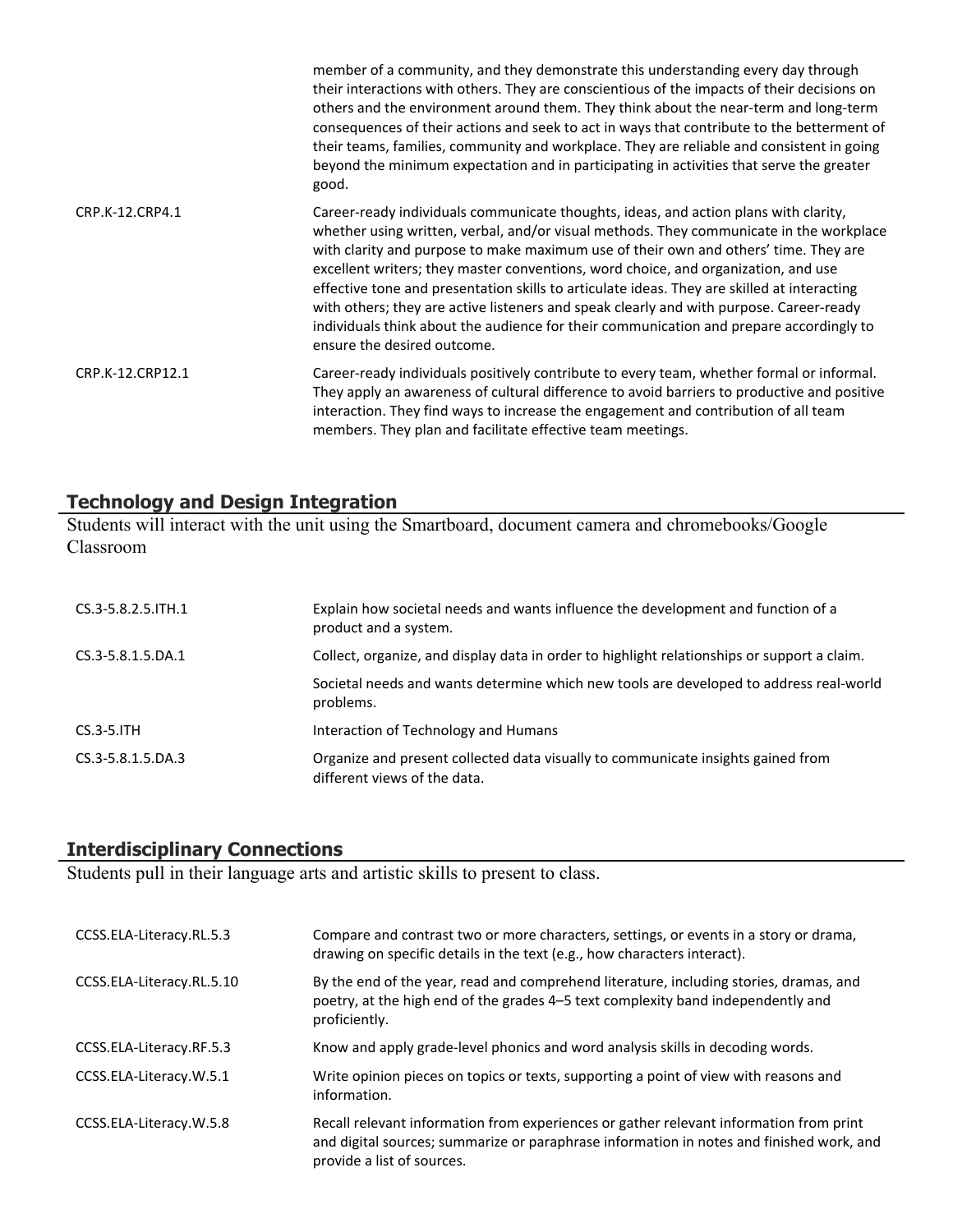| CCSS.ELA-Literacy.SL.5.1 | Engage effectively in a range of collaborative discussions (one-on-one, in groups, and<br>teacher-led) with diverse partners on grade 5 topics and texts, building on others' ideas<br>and expressing their own clearly. |
|--------------------------|--------------------------------------------------------------------------------------------------------------------------------------------------------------------------------------------------------------------------|
| CCSS.ELA-Literacy.SL.5.2 | Summarize a written text read aloud or information presented in diverse media and<br>formats, including visually, quantitatively, and orally.                                                                            |

# **Differentiation**

- Understand that gifted students, just like all students, come to school to learn and be challenged.
- Pre-assess your students. Find out their areas of strength as well as those areas you may need to address before students move on.
- Consider grouping gifted students together for at least part of the school day.
- Plan for differentiation. Consider pre-assessments, extension activities, and compacting the curriculum.
- Use phrases like "You've shown you don't need more practice" or "You need more practice" instead of words like "qualify" or "eligible" when referring to extension work.
- Encourage high-ability students to take on challenges. Because they're often used to getting good grades, gifted students may be risk averse.
- **Definitions of Differentiation Components**:
	- o Content the specific information that is to be taught in the lesson/unit/course of instruction.
	- o Process how the student will acquire the content information.
	- o Product how the student will demonstrate understanding of the content.
	- o Learning Environment the environment where learning is taking place including physical location and/or student grouping

### **Differentiation occurring in this unit:**

IEP accommodations and ability grouping.

### **Modifications & Accommodations**

• Refer to OSAC EXCEL SMALL SPED ACCOMMOCATIONS spreadsheet in this discipline.

### **Modifications and Accommodations used in this unit:**

Modificiations per IEP's.

### **Benchmark Assessments**

**Benchmark Assessments** are given periodically (e.g., at the end of every quarter or as frequently as once per month) throughout a school year to establish baseline achievement data and measure progress toward a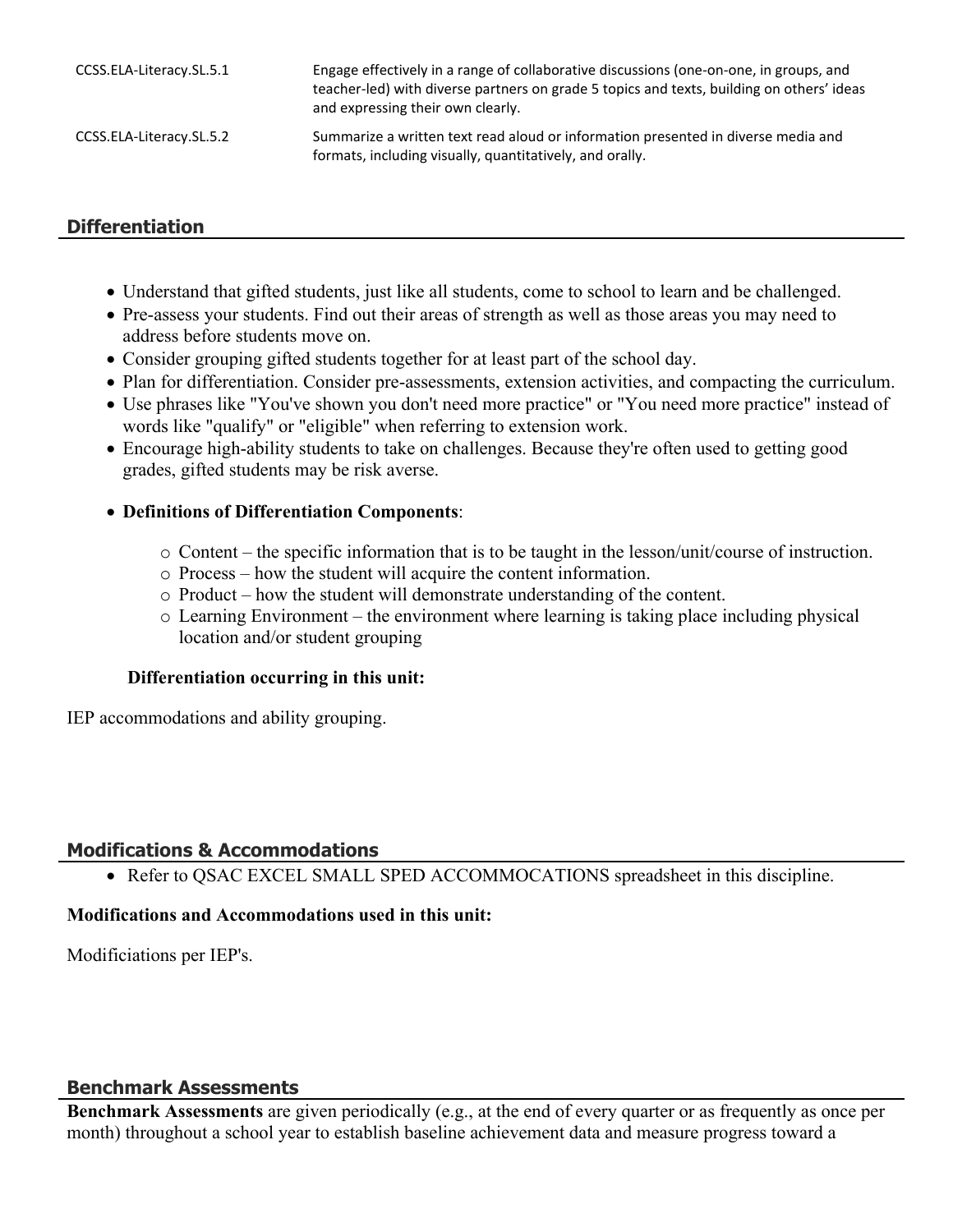standard or set of academic standards and goals.

#### **Schoolwide Benchmark assessments:**

Aimsweb benchmarks 3X a year

Linkit Benchmarks 3X a year

### **Additional Benchmarks used in this unit:**

Teacher made assessments to measure growth over time.

# **Formative Assessments**

Assessment allows both instructor and student to monitor progress towards achieving learning objectives, and can be approached in a variety of ways. **Formative assessment** refers to tools that identify misconceptions, struggles, and learning gaps along the way and assess how to close those gaps. It includes effective tools for helping to shape learning, and can even bolster students' abilities to take ownership of their learning when they understand that the goal is to improve learning, not apply final marks (Trumbull and Lash, 2013). It can include students assessing themselves, peers, or even the instructor, through writing, quizzes, conversation, and more. In short, formative assessment occurs throughout a class or course, and seeks to improve student achievement of learning objectives through approaches that can support specific student needs (Theal and Franklin, 2010, p. 151).

### **Formative Assessments used in this unit:**

See periodic assessments/assignments in the lesson plans above.

### **Summative Assessments**

**Summative assessments** evaluate student learning, knowledge, proficiency, or success at the conclusion of an instructional period, like a unit, course, or program. Summative assessments are almost always formally graded and often heavily weighted (though they do not need to be). Summative assessment can be used to great effect in conjunction and alignment with formative assessment, and instructors can consider a variety of ways to combine these approaches.

### **Summative assessments for this unit:**

Designing a poster

Lesson games

quizzes/tests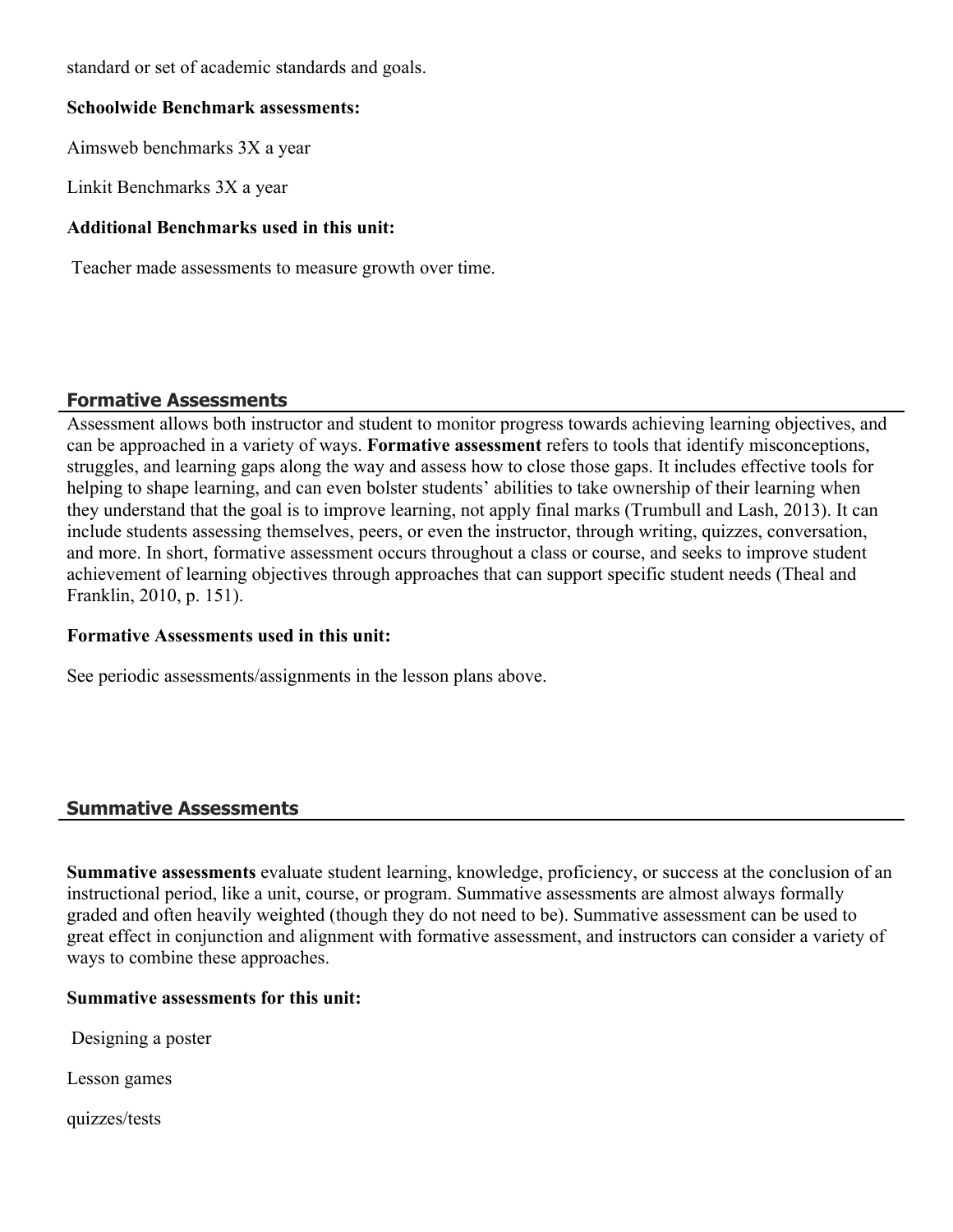#### **Instructional Materials**

TCI book

chromebooks

teacher made materials

posterboard

# **Standards**

| SOC.6.1.5.EconGE.4      | Compare and contrast how the availability of resources affects people across the world<br>differently.                                                                                                                                                 |
|-------------------------|--------------------------------------------------------------------------------------------------------------------------------------------------------------------------------------------------------------------------------------------------------|
| SOC.6.1.5.EconNM.4      | Explain how creativity and innovation resulted in scientific achievement and inventions in<br>many cultures during different historical periods.                                                                                                       |
| SOC.6.1.5. HistoryCC.14 | Compare the practice of slavery and indentured servitude in Colonial labor systems.                                                                                                                                                                    |
| SOC.6.1.5.GeoHE.3       | Analyze the effects of catastrophic environmental and technological events on human<br>settlements and migration.                                                                                                                                      |
| SOC.6.1.5. HistoryCC.4  | Use evidence to document how the interactions among African, European, and Native<br>American groups impacted their respective cultures.                                                                                                               |
| SOC.6.1.5. HistoryCA.1  | Craft an argument, supported with historical evidence, for how factors such as<br>demographics (e.g., race, gender, religion, and economic status) affected social, economic,<br>and political opportunities during the Colonial era.                  |
|                         | In a representative democracy, individuals play a role in how government functions.                                                                                                                                                                    |
| SOC.6.1.5.CivicsPD.3    | Explain how and why it is important that people from diverse cultures collaborate to find<br>solutions to community, state, national, and global challenges.                                                                                           |
| SOC.6.1.5.GeoPP.2       | Describe how landforms, climate and weather, and availability of resources have impacted<br>where and how people live and work in different regions of New Jersey and the United<br>States.                                                            |
| SOC.6.1.5.GeoHE.1       | Use a variety of sources from multiple perspectives, including aerial photographs or<br>satellite images to describe how human activity has impacted the physical environment<br>during different periods of time in New Jersey and the United States. |
| SOC.6.1.5.EconEM.5      | Explain why individuals and societies trade, how trade functions, and the role of trade.                                                                                                                                                               |
| SOC.6.1.5. HistoryUP.7  | Describe why it is important to understand the perspectives of other cultures in an<br>interconnected world.                                                                                                                                           |
| SOC.6.1.5. HistoryCC.2  | Use a variety of sources to illustrate how the American identity has evolved over time.                                                                                                                                                                |
| SOC.6.1.5. Civics HR.4  | Identify actions that are unfair or discriminatory, such as bullying, and propose solutions<br>to address such actions.                                                                                                                                |
| SOC.6.1.5. Civics DP.3  | Describe the role of religious freedom and participatory government in various North<br>American colonies.                                                                                                                                             |
| SOC.6.1.5.EconNM.2      | Use data to describe how the availability of resources in New Jersey and other regions in                                                                                                                                                              |